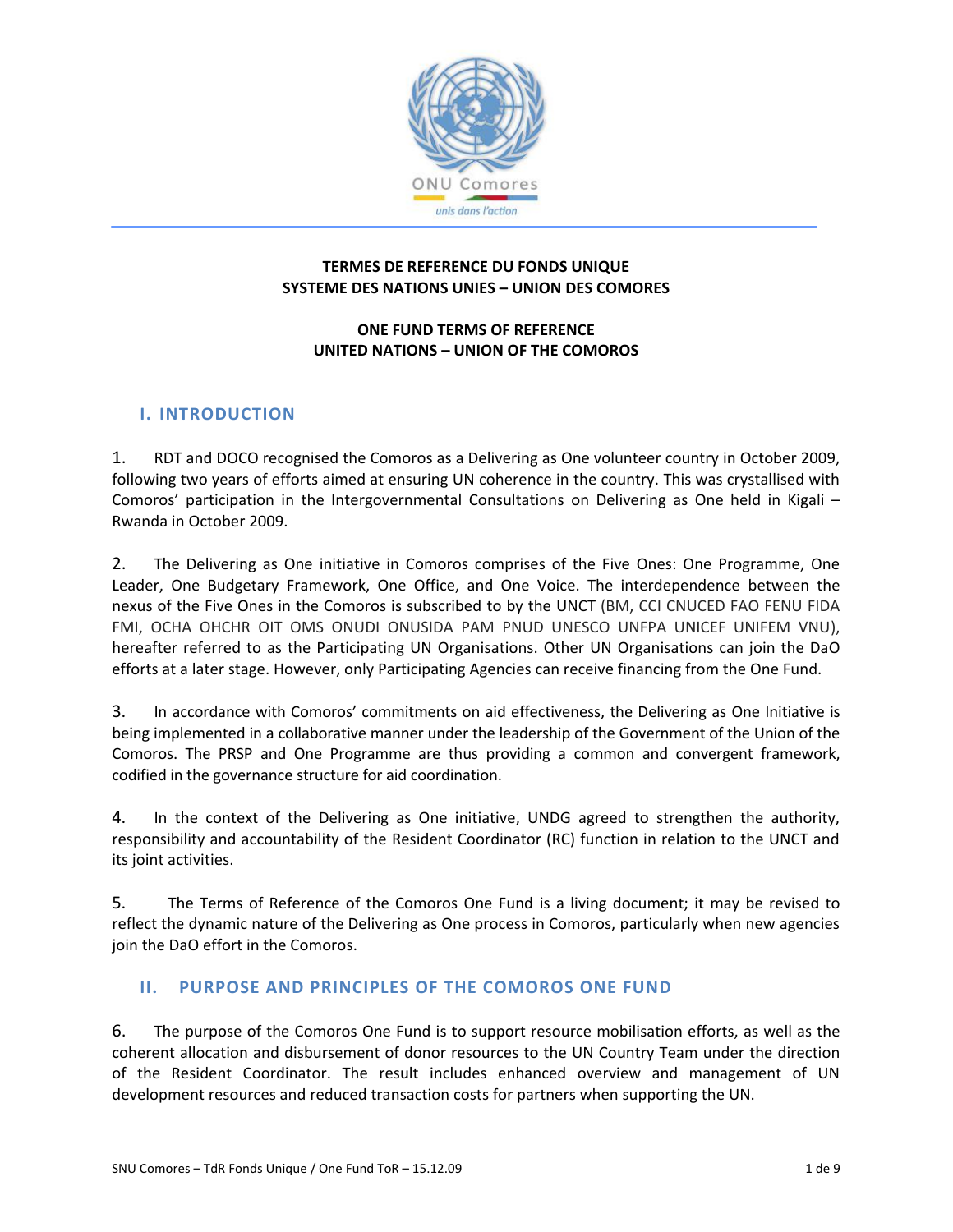7. The One Programme reflects the programmatic focus of the UN System in Comoros for 2010-2012. The One Programme drives the four other pillars of the DaO approach.

8. The Comoros One Fund conforms to the principles governing a pass-through arrangement as per the [UNDG Joint Programme guidelines.](http://www.undg.org/index.cfm?P=237) The MoU agreed to by the UNCT on 6 November 2009 designates UNDP as the Administrative Agent for the One Fund.

9. The Comoros One Fund is the proposed vehicle for further consolidation of country level funding mechanisms. All additional resources mobilised through joint UN resource mobilisation efforts will be managed through the One Fund. Agencies core/regular funds remain outside the One Fund mechanism.

10. The Comoros One Fund, under the strategic leadership of the Resident Coordinator, is intended to facilitate the realisation of One Programme outcomes by strengthening the planning and coordination process, tying the funding allocation and channelling funds towards the highest priority needs. The key activities to be financed by the Comoros One Fund are elaborated in the One Programme. The Comoros One Fund also aims to ensure that funds are available for the Participating UN Organisations to respond to emerging and unforeseen circumstances thereby enhancing the flexibility and responsiveness of the UN system.

11. The Comoros One Fund supports partnerships and communications between stakeholders.

# **III. DESCRIPTION OF THE COMOROS ONE FUND**

12. The Comoros One Fund shall be administered by the United Nations Development Programme, through its Multi-Donor Trust Fund Office (UNDP/MDTF Office), as Administrative Agent, on behalf of the Participating UN Organisations and the Resident Coordinator, as agreed with the Government of the Union of the Comoros. The UNDP/MDTF Office will administer the Comoros One Fund in accordance with its regulations and rules. It will perform the full range AA-functions as per the MoU and SAA, and will do so in accordance with the UNDG-agreed "Protocol on the Administrative Agent for Multi-Donor Trust Funds, Joint Programmes and UN Country Funds".

## **Contributions to the Comoros One Fund**

13. Contributions to the Comoros One Fund may be accepted from governments of member states of the United Nations or from intergovernmental or non-governmental organisations, as well as from private sources. Acceptance of funds from the private sector will be guided by criteria stipulated in the UN system-wide guidelines for cooperation between the UN and the Business Community (the UN Secretary General's guidelines [http://www.un.org/partners/business/otherpages/guide.htm\)](http://www.un.org/partners/business/otherpages/guide.htm).

14. In support of the overarching aim of the Comoros One Fund, and to ensure maximum flexibility and adaptation to national priorities, a guiding principle for resource mobilisation would be that donors are encouraged to contribute with multi-year pooled / unearmarked resources. Earmarking is thus discouraged, with donors asked to contribute un-earmarked funds*.* Only in exceptional cases and after consultation and approval of the One Programme Steering Committee and/or the UNCT will earmarking be allowed.

15. Contributions to the Comoros One Fund may be accepted in fully convertible currency. Such contributions shall be deposited in the bank accounts designated by the UNDP/MDTF Office. The value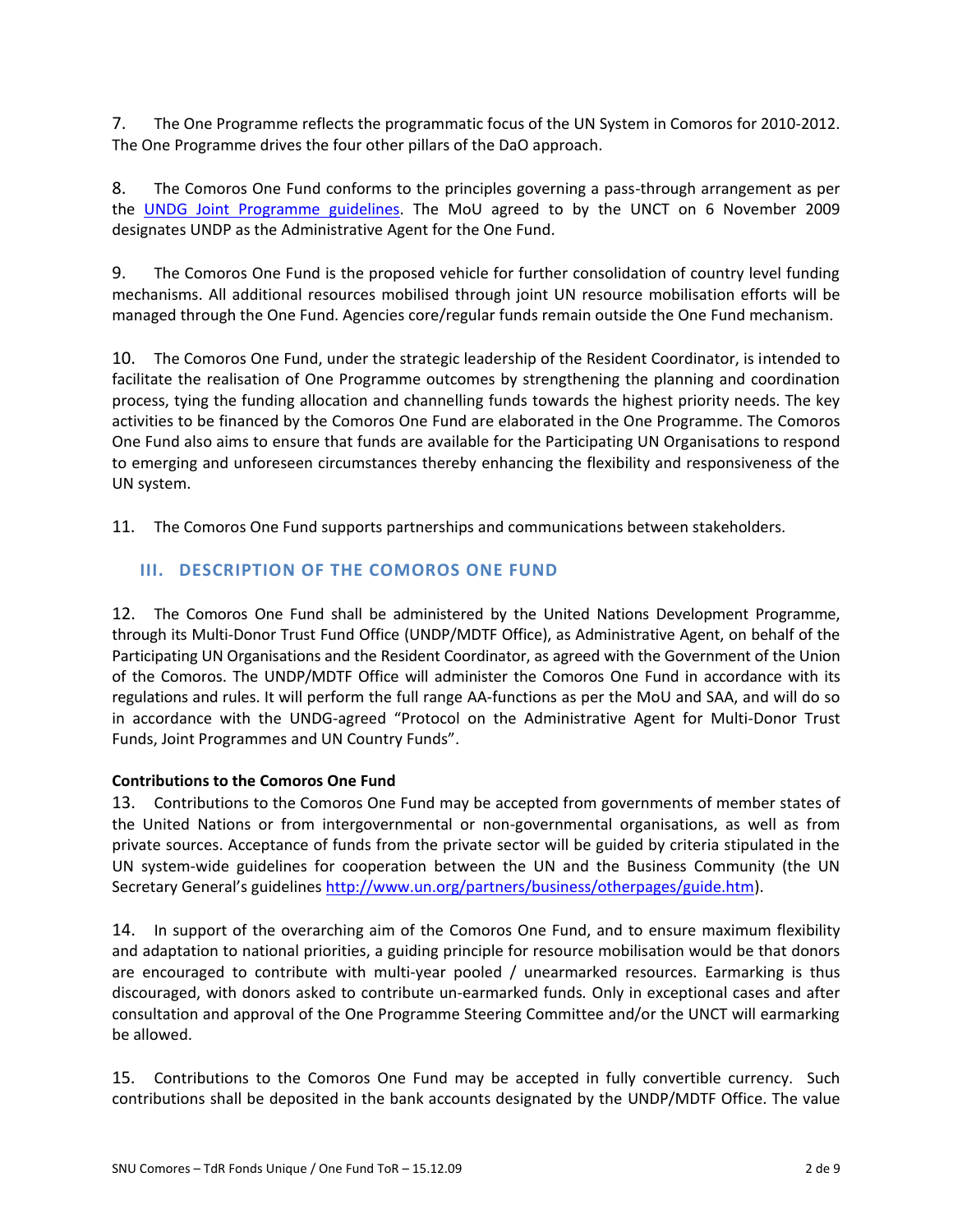of a contribution-payment, if made in other than United States Dollars, shall be determined by applying the United Nations operational rate of exchange in effect on the date of payment.

16. As the Administrator of the Comoros One Fund, the UNDP/MDTF Office will be responsible for receiving all donor contributions in the Comoros One Fund Account established for this purpose, and in turn, will make contribution-payments to the respective Participating UN Organisations as soon as possible after the donor funds and instructions from the RC are received.

17. The Participating UN Organisations will sign a standardised Memorandum of Understanding (MoU) with the UNDP/MDTF Office setting out the terms and conditions under which the UNDP/MDTF Office will work as Administrative Agent. The Participating UN Organisations will receive and use funds from the One Fund account, as well as the functions and responsibilities of the One Programme Steering Committee, the UNCT and the Resident Coordinator.

18. Each donor will sign a Standardised Administrative Arrangement (SAA) with the UNDP/MDTF Office as Administrative Agent, setting out the terms and conditions governing receipt and administration of the contributions.

## **Utilisation of the Comoros One Fund**

19. The Comoros One Fund will be utilised for the purpose of meeting the un(der) funded costs of major initiatives, including new initiatives responding to emerging needs. Details of such initiatives, including the respective budgets and implementation partners, are set out in the results matrices of the One Programme and the relevant joint annual work plan, programme or project documents.

20. In conformity with the UNDG Guidelines on Joint Programming, the Administrative Agent and the Participating UN Organisations will be entitled to deduct their indirect costs on contributions received. The Administrative Agent's administrative fee will be 1%. The fee will be deducted from the contributions to the Comoros One Fund at the time they are deposited. The indirect costs of the Participating UN Organisations will be maximum 7%.

## **IV. GOVERNANCE ARRANGEMENTS**

21. The governance of the Comoros One Fund is decentralised to the country level and includes the Government of the Union of the Comoros and the Participating UN Organisations/Agencies within the framework of the One Programme Steering Committee and of the UNCT.

22. The overall management of the Comoros One Fund will be under the leadership of the RC.

- 23. The Resident Coordinator will be responsible for:
	- Strategic leadership of the One Fund on the basis of the implementation of the DaO initiative in the Comoros.
	- Engaging in Joint Resource Mobilisation for the One Fund in collaboration with Participating UN Organisations;
	- He will be responsible for ensuring the proper documentation of the allocation process including the rationale for these decisions. Implementation of activities funded by the resources of the One Fund will be the responsibility of the Head of Participating UN Organisations. The RC will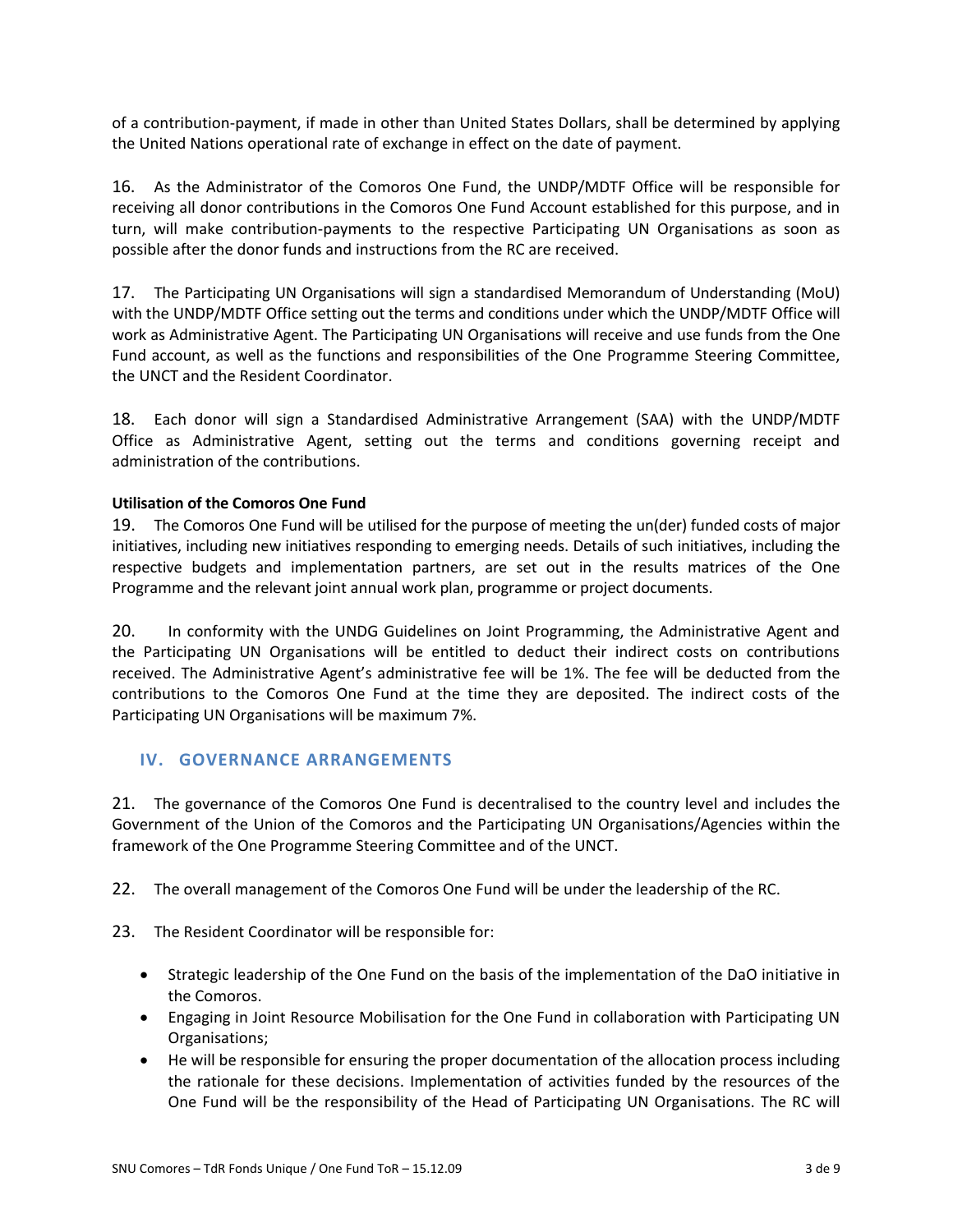hold Heads of Participating UN Organisations accountable for their agency/organisation's components of the results of initiatives funded through the One Fund;

- Ensuring consolidated One Fund level reporting, including to donors, based on reports from Participating Organisations and support from the Administrative Agent and the UN Resident Coordinator's Office.
- Work plan implementation will be the responsibility of the Head of participating UN Organisations.
- 24. Governance arrangements for UN Country Fund:
	- The One Programme Steering Committee sets the high level priority thematic areas during its meetings.
	- Resources are allocated by the One Programme Steering Committee and the UNCT, under the leadership of the RC.
	- The AA will transfer resource after receiving explicit instructions from the Resident Coordinator.

## **The Administrative Agent**

25. The UNDP MDTF Office's responsibilities as Administrative Agent will include the following:

- Receipt, administration and management of contributions from donors;
- Disbursement of funds to Participating UN Organisations, in accordance with instructions of the Resident Coordinator, on behalf of the Steering Committee and in accordance with the approved Annual Work Plans;
- Provision of consolidated narrative and financial reports on the Comoros One Fund Account to the Resident Coordinator, Steering Committee, UNCT and Donors, based on progress reports received from Participating UN Organisations, in accordance with the reporting schedule specified in VII.

In line with the MoU between Participating UN Organisations and the Administrative Agent, a clear delineation, including distinct reporting lines and an accountability framework, are established and will be maintained within UNDP between its functions as an Administrative Agent and its functions as a Participating UN Organisation.

## **Support services provided by the UN Resident Coordinator's Office<sup>1</sup>**

26. The UN Resident Coordinator's Office (UNRCO) is responsible for support to the strategic leadership role of the Resident Coordinator. It will provide support in all the designated tasks for the Resident Coordinator under paragraph 23 above. Drawing on the consolidated reports from the Administrative Agent, the UNRCO will provide strategic focus by providing analysis of resource requirements, funding gaps, resource mobilisation efforts, advice on resource allocations and analysis of progress and lessons to be learned for future programme implementation to the RC, UNCT and One Programme Steering Committee. It will circulate the finalised annual consolidated report on the One Fund to the UNCT and One Programme Steering Committee for consultation. The UNRCO will ensure that these reports are distributed to all donors contributing to the Fund and maintain an appropriate level of fund information to ensure transparency.

 $\overline{\phantom{a}}$ 

 $^1$  Arrangements listed below are considered a minimum standard necessary for the RC to effectively carry out his/her responsibilities in the context of the One Fund. Additional staff may be required to maintain UNRCO's service delivery levels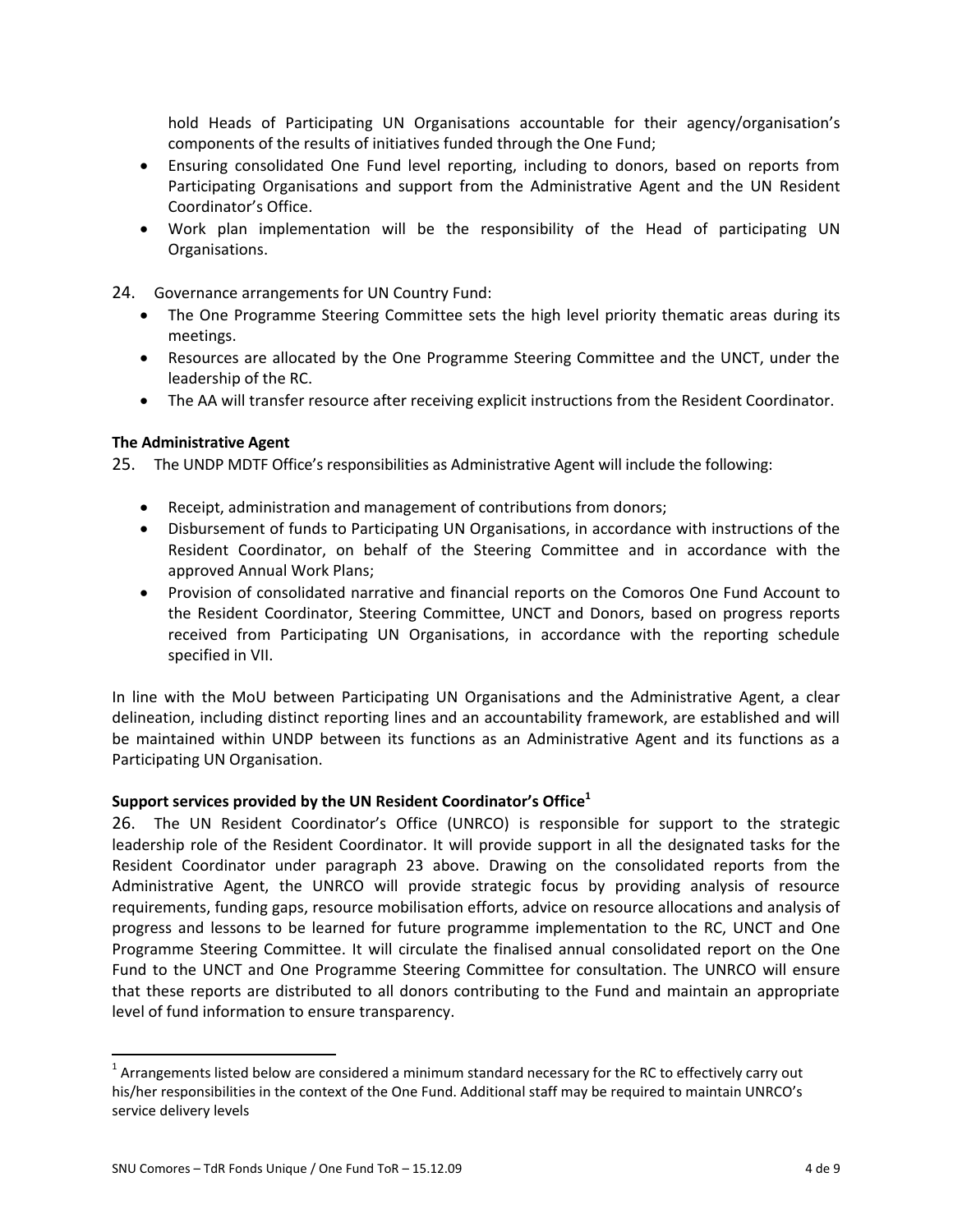27. A staff designated within the UNRCO or UNCT, within the context of the "Bureau unique", will provide support to ensure quality control of the One Fund. The costs of this support will be charged directly to the One Fund Account, in accordance with the provisions of the MoU and SAA.

## **V. MONITORING AND EVALUATION**

28. Monitoring and Evaluation of the initiatives funded by the Comoros One Fund will follow Standard Monitoring and Evaluation procedures described in the One Programme and DaO Concept Note.

29. Donors, the Resident Coordinator, the Administrative Agent and the Participating UN Organisations will hold consultations, as appropriate, to review the status of the Comoros One Fund. These reviews will be part of the Annual Progress Reviews of the One Programme.

30. The One Programme Steering Committee may commission a regular, independent lessons-learned and review exercise relating to the operations and management of the Comoros One Fund.

## **VI. AUDIT**

31. Agency specific auditing will be subject exclusively to the internal and external auditing procedures provided for in the financial regulations, rules and directives of the respective Participating UN.

32. The activities of the Administrative Agent will be subject exclusively to the internal and external auditing procedures provided for in the financial regulations, rules and directives of UNDP.

## **VII. REPORTING**

33. Reporting requirements leverage to the maximum extent existing reporting structures in place as part of the quarterly and annual reviews of the One Programme.

34. Each Participating UN Organisation shall provide the Administrative Agent with the following statements and reports prepared in accordance with a harmonised accounting and reporting procedures applicable to the Participating UN Organisation concerned:

- a. Annual narrative progress reports, to be provided no later than three months (31 March) after the end of the calendar year;
- b. Annual financial statements and reports as of 31 December with respect to the funds disbursed to it from the Comoros One Fund Account, to be provided no later than four months (30 April) after the end of the calendar year;
- c. Final narrative reports, after the completion of the activities in the One Programme, to be provided no later than four months (30 April) of the year following the financial closing of the One Programme. The final report will give a summary of results and achievements compared to the goals and objectives of the One Programme; and
- d. Certified final financial statements and final financial reports after the completion of the activities in the One Programme, to be provided no later than six months (30 June) of the year following the financial closing of the One Programme.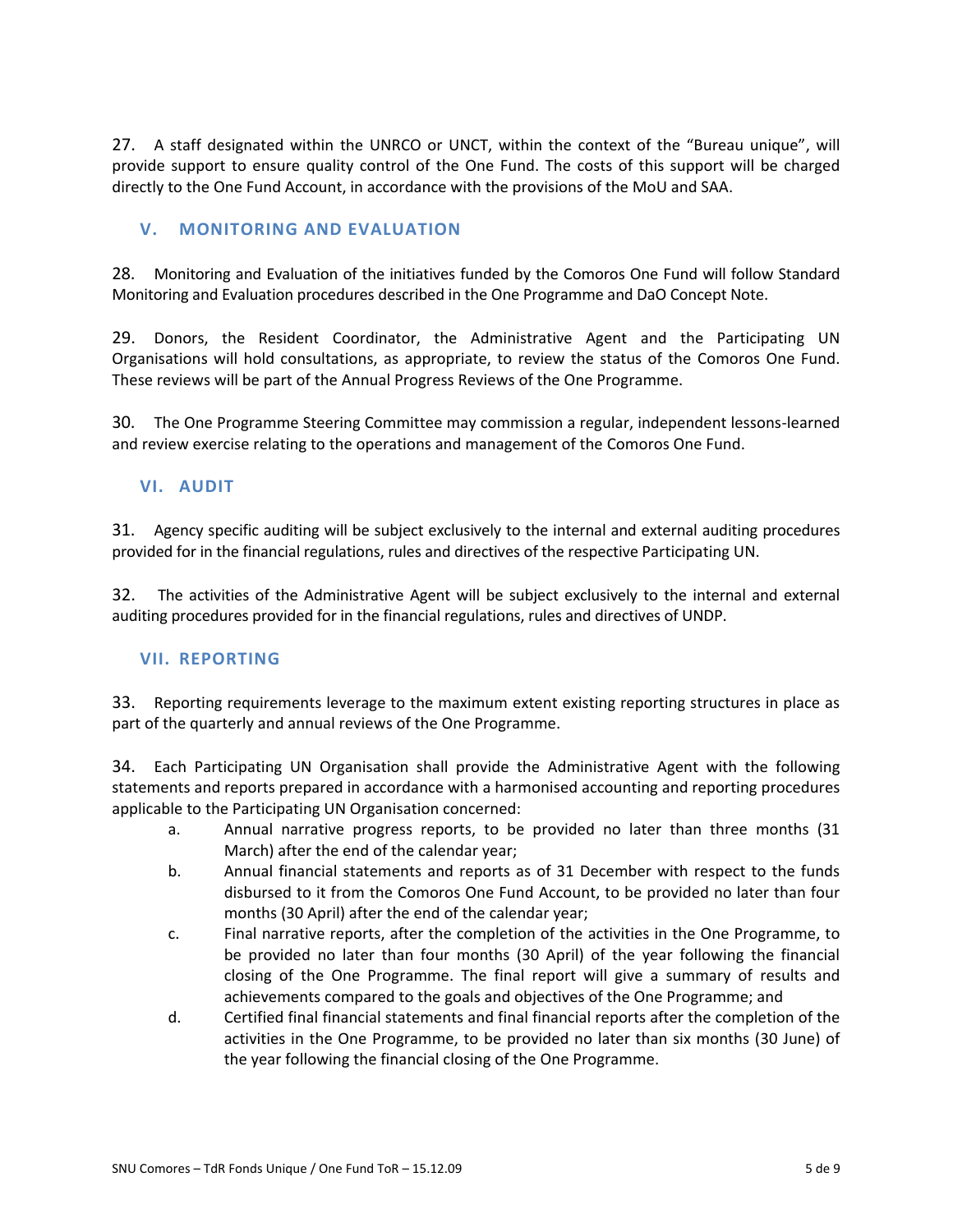35. Until such a time that a harmonised reporting format and procedure is mutually agreed and accepted by Government of the Union of the Comoros and Participating UN Organisations, the Participating UN Organisations will follow UNDG guidelines.

40. The Administrative Agent will prepare consolidated narrative progress and financial reports, based on the reports referred to in TCPR of 2004 and will provide (a) and (b) by 31 May and (c) and (d) by 31 July to the One Programme Steering Committee, Participating UN Organisations and to each Donor that has contributed to the Comoros One Fund, in accordance with the timetable established in the Standard Administrative Arrangement. The Administrative Agent will also provide the One Programme Steering Committee, Participating UN Organisations and Donors with the following statements on its activities as Administrative Agent:

- a. Certified annual financial statement ("Source and Use of Funds") to be provided no later than five months (31 May) after the end of the calendar year; and
- b. Certified final financial statement ("Source and Use of Funds") to be provided no later than seven months (31 July) of the year following the financial closing of the Comoros One Fund.
- c. Final narrative reports, after the completion of the activities in the One Programme, to be provided no later than four months (30 April) of the year following the financial closing of the One Programme. The final report will give a summary of results and achievements compared to the goals and objectives of the One Programme; and
- d. Certified final financial statements and final financial reports after the completion of the activities in the One Programme, to be provided no later than six months (30 June) of the year following the financial closing of the One Programme.

## **VIII. PUBLIC DISCLOSURE**

36. The RC and the Administrative Agent will ensure that consolidated Comoros One Fund reporting and documentation, including agreements and decisions regarding the review and approval of programmes, and associated external evaluation reports, are posted for public information on the Comoros UNCT web-platform [http://km.one.un.org](http://km.one.un.org/) (including its website and inter-agency intranet) as well as on the on the website of the Administrative Agent [\(www.km.undp.org\)](http://www.km.undp.org/). Website postings may also include a record of decisions of the One Programme Steering Committee, as appropriate, summary sheets of approved programmes and projects, fund level financial and progress reports, and external evaluation reports, including relevant information on the operations of the Comoros One Fund.

## **IX. TERMINATION OF THE ONE FUND**

37. The Comoros One Fund will be established following the signature of the Memorandum of Understanding between the Participating UN Organisations and the Administrative Agent and the signature of the first Standardised Administrative Arrangement (SAA) between the Administrative Agent and a Donor. The Comoros One Fund will terminate upon completion of all programmes funded through the Comoros One Fund and after satisfaction of all commitments and liabilities. Notwithstanding the completion of the initiatives financed from the Comoros One Fund, any unutilised balances will continue to be held in the Comoros One Fund Account until all commitments and liabilities incurred in implementation of the programmes have been satisfied and programme activities have been brought to an orderly conclusion.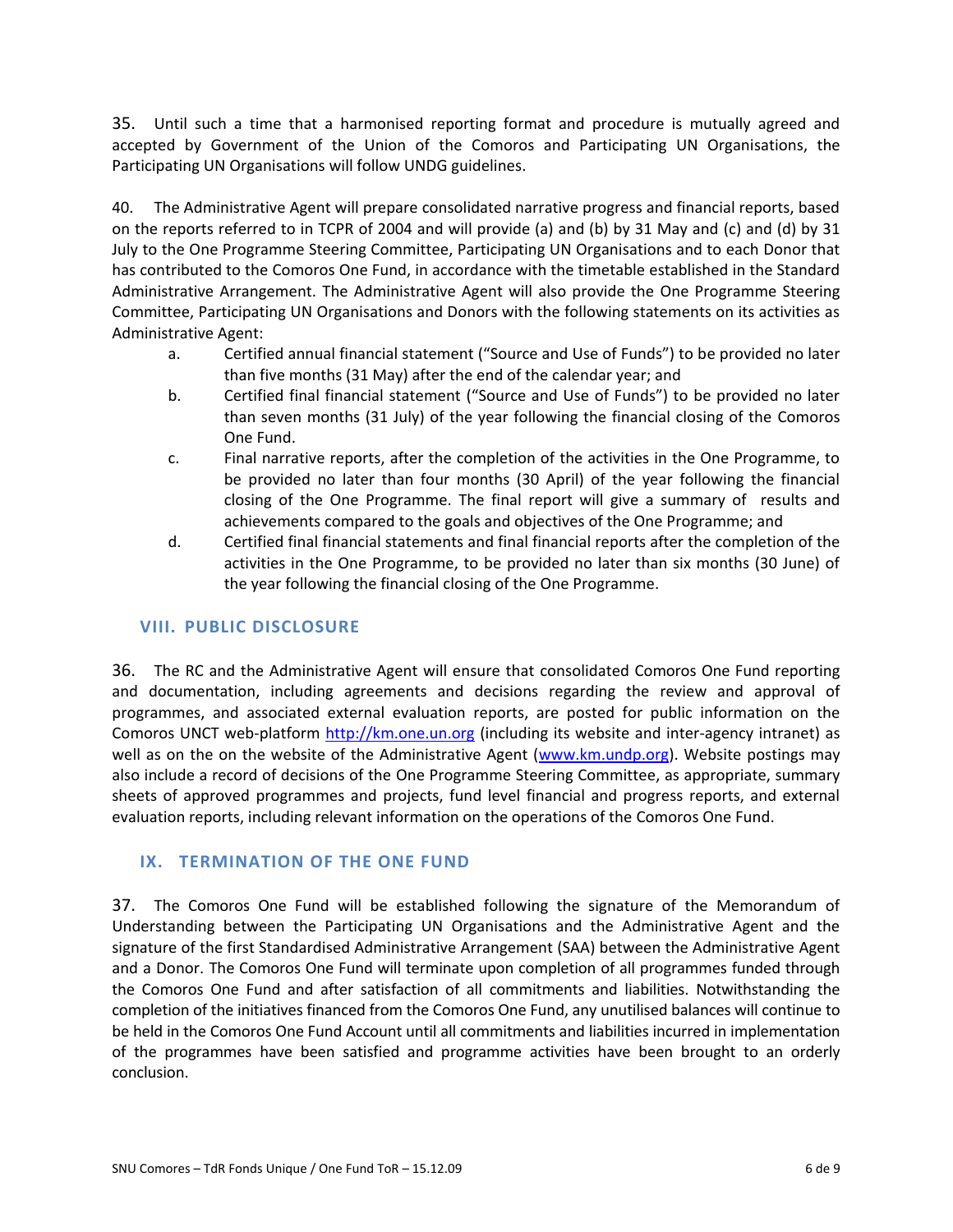38. Any balance remaining in the Comoros One Fund Account or in the individual Participating UN Organisations' separate ledger accounts will be used for a purpose mutually agreed upon by the Donors, the UNCT and the Administrative Agent.

# **X. ALLOCATION MECHANISMS**

#### **Criteria for allocation of the One Transition Fund**

39. Funding requests to the One Programme Steering Committee should respond to the following criteria:

- a. The funded activity / project should contribute to the achievement of one of the established outputs in the One Programme.
- b. The output should contribute to the achievement of at least one of the Millennium Development Goals.
- c. The output should be related to one of the "national priorities" as stated in the Poverty Reduction Strategy (SCRP 2010 – 2014).
- d. The funded activity / project should incorporate from the perspective of rights at least one of the following cross-cutting issues: gender, human rights, communication for development, capacity development, fight against HIV/AIDS, and threats to human security.

40. In addition, allocations should be in accordance with the following guiding principle: preparedness to implement and possibility to deliver results in full. This means, inter alia, that should the funding gap only be partially met, priority should be given to projects / activities that are ready for implementation and can produce concrete results. Without results to report on, subsequent replenishments of the One Fund will be more difficult to achieve.

## **The criteria will be applied in two steps: initial allocation and subsequent allocation(s)**

41. Detailed planning is critical to precede the first allocation of resources from the One Fund. Effective allocation requires a detailed one year plan that is realistic in relation to capacity, activities, risks, cash-flows, resources and responsibilities, with a provisional work plan for the subsequent year. The first year work plan should include detailed sequencing of activities, a cash flow plan<sup>2</sup> and clear division of labour among UN Agencies for various activities and outputs. The work plan should include clear performance targets (outputs) that can realistically deliver the programme outcomes. The work plan should be subjected to a risk assessment to identify the obstacles to achieving the set targets.

42. Allocation criteria: These criteria provide the basis upon which eligible programmes are prioritised for funding. The same criteria, where pertinent, will be applied in the second and subsequent allocations from the One Fund. The criteria allocate funding to on-going programmes based on performance.

 $\overline{\phantom{a}}$ 

 $2$  Cash flow plans in line with sequenced activities are required to ensure that One Fund resources are optimally allocated and avoid large budget surpluses of 'unused' funds that may effectively have been utilised elsewhere. Allocations (and fund raising) are tied to these forecasts but in order for the system to work, the forecasts must be as realistic and accurate as possible.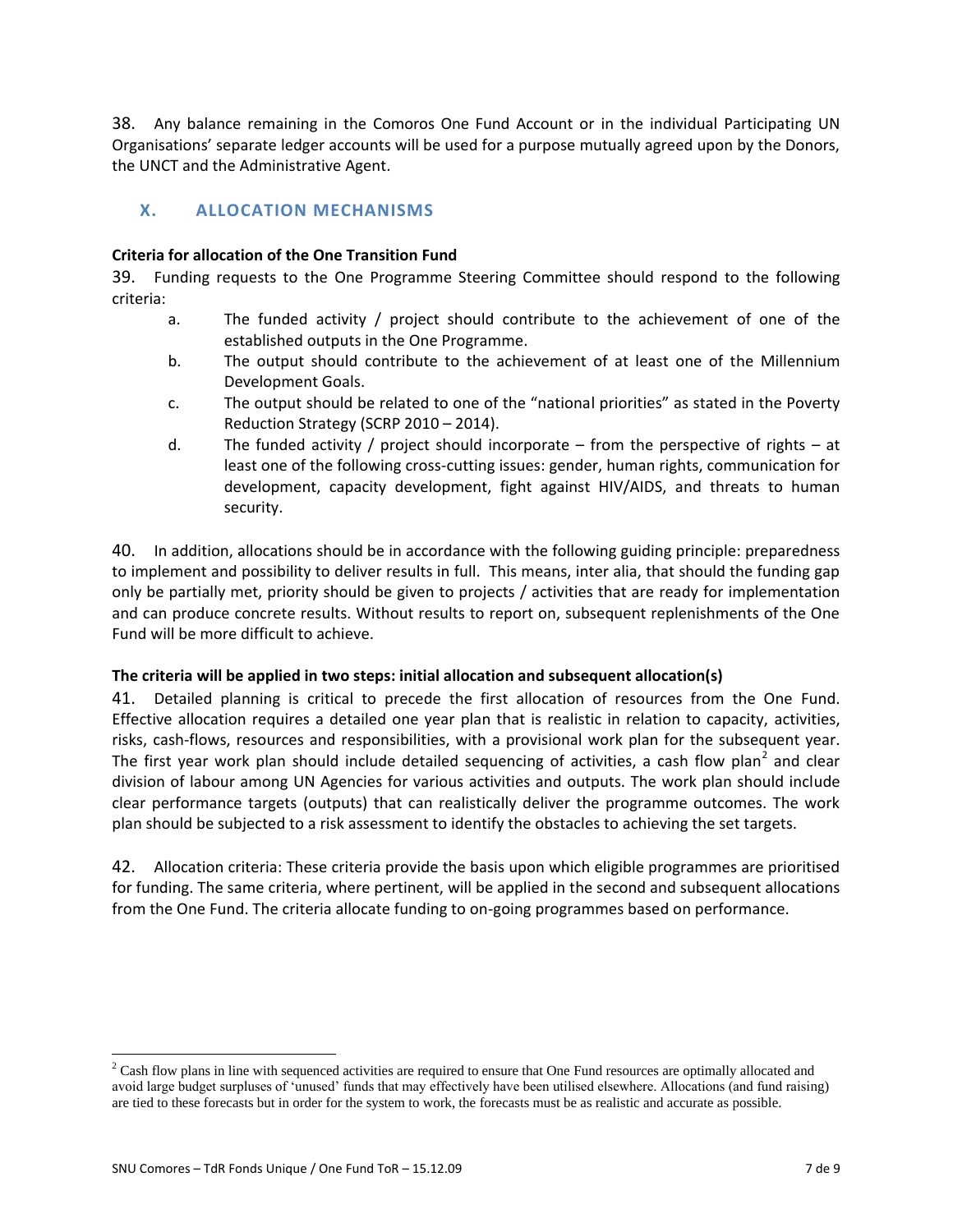## **Initial allocation**

43. Outputs / activities that have fully complied with the detailed planning for implementation will qualify for an initial allocation of funds from the One Fund<sup>3</sup>. The UNCT will constitute an M&E Group to assess the outputs / activities and apply the allocation criteria.

44. The M&E Group will conduct a desk review of the programmes and make a proposal for allocation of funds after applying the criteria. The M&E Group fund allocation proposal will then be shared with the UNCT, for a two-week review, and subsequently be presented to the One Programme Steering Committee where the final decision on resource allocations will be made.

45. In addition to the general criteria for funding requests mentioned in paragraphs 39 and 40, the following criteria for fund allocation will be applied:

- a. Time sensitive to national priorities set by the Government and discussed within the One Programme Steering Committee.
- b. Have sufficient capacity to deliver within a given time frame with activities scheduled to be delivered within the next 3-6 months.
- c. The programme / project represents a change from "business as usual", in line with DaO principles (programmatic cohesion and operational efficiencies and effectiveness within the UN).
- d. Meet readiness criteria: programme/ project is ready to start with implementation structure in place (already signed document, results framework and annual work plan).
- e. A progress project/ programme report should be presented based on:
	- o Activities implementation
	- o Budget delivery rate
	- $\circ$  Performance towards results in a synergetic, timely and cost effective manner
- f. Potential long-term sustainable impact.

## **Subsequent (performance based) allocations**

 $\overline{\phantom{a}}$ 

46. Performance based allocations are done twice a year (in May and October). The M&E Group will apply the criteria (above) and make recommendations on funds allocation. The Group will not only score each programme on its own merits but in applying the criteria ensure that the weighting given on a criterion in a given programme makes equitable sense in relation to the weighting applied to that criterion in each of the other programmes. The recommendations will be shared with the UNCT, which after satisfying itself that the criteria have been properly applied, presents the recommendations to the One Programme Steering Committee for the final decision<sup>4</sup>.

 $3$  It is recommended that a cut off date be determined (and made known) for the first allocation under the pilot programme and for subsequent first allocations. This date will likely be linked to receipt of money into the One Fund. It will be up to the agencies participating in the One Programme to ensure that a specific programme meets the eligibility criteria and can be considered for a first allocation by that date. Programmes that meet the criteria should not have to wait for all programmes to fulfill the eligibility criteria before being awarded an initial allocation. Pilot programmes may wish to be given an opportunity to improve their documents in line with the final version of these criteria, before they are subjected to evaluation.

<sup>&</sup>lt;sup>4</sup> In applying the criteria and making final decisions, the overall purpose should be to promote effective and efficient programming, not necessarily to 'punish' under-performers in a short-term knee jerk reaction. For example, where One Fund resources permit, programme resource levels may be maintained subject to addressing (identified) shortcomings and conditions to be met by the next review.